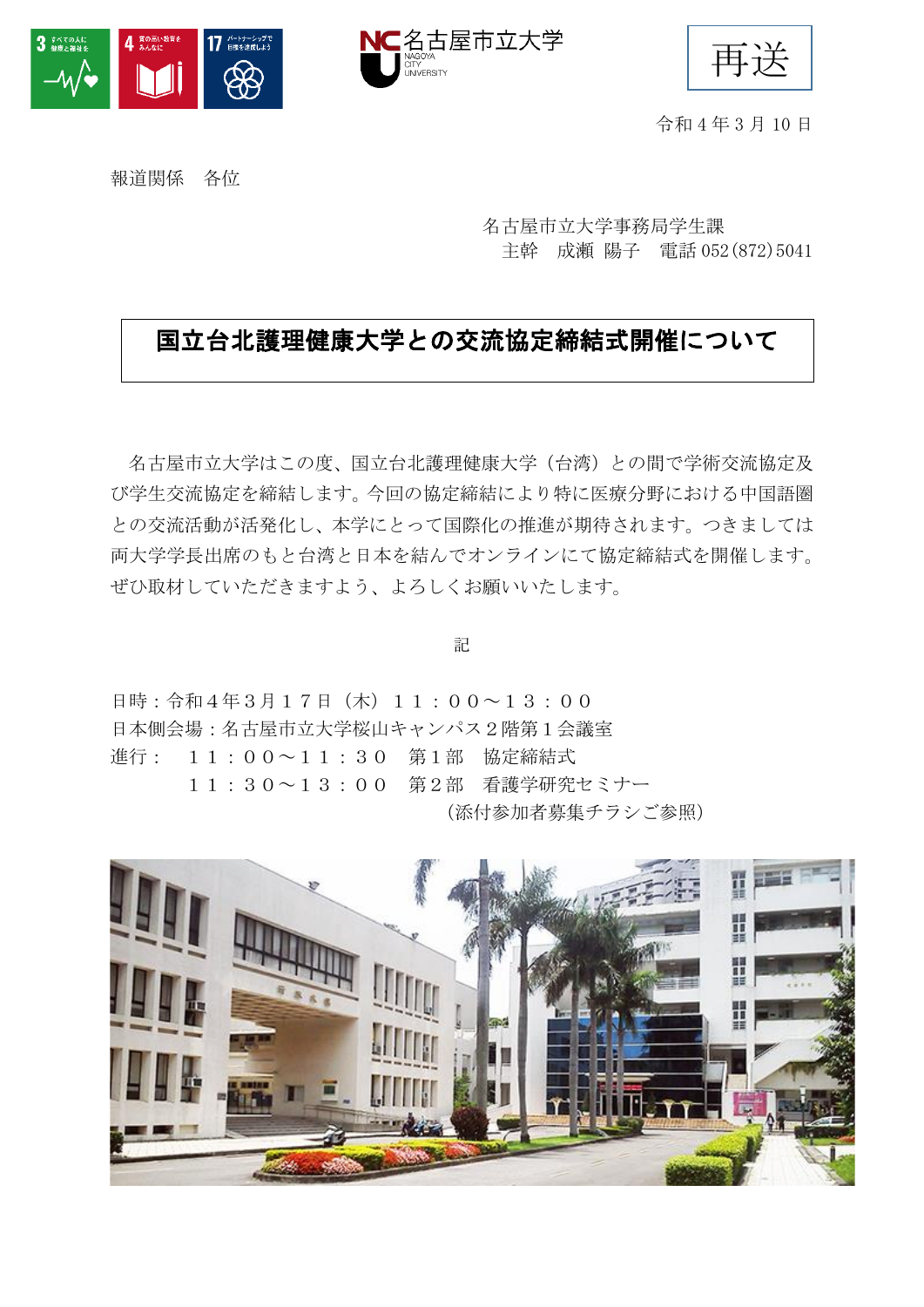

#### 国立台北護理健康大学

(同大学ホームペー<https://www.ntunhs.edu.tw/bin/home.php>) 創 立:1954年 所在地:台湾・台北市 学 長:ウー・シュー・ファン 学生数:5,338人 その他:台湾で最古、最大の看護・健康系総合大学。研究者の専門領域は広く、自然科 学、情報学、経営学、テクノロジー&イノベーション、エンジニアリング、人 文社会などに及ぶ。

※ご取材の申し込み

事前に添付取材申し込書により、FAX にてお申し込みください。

- (1)申込締切: 令和 4 年 3 月 15 日(火)17時まで
- (2)申込先: 名古屋市立大学 学生課 国際交流係 FAX: 052-872-5044
- (3)問合せ先: 同上 TEL: 052-872-5067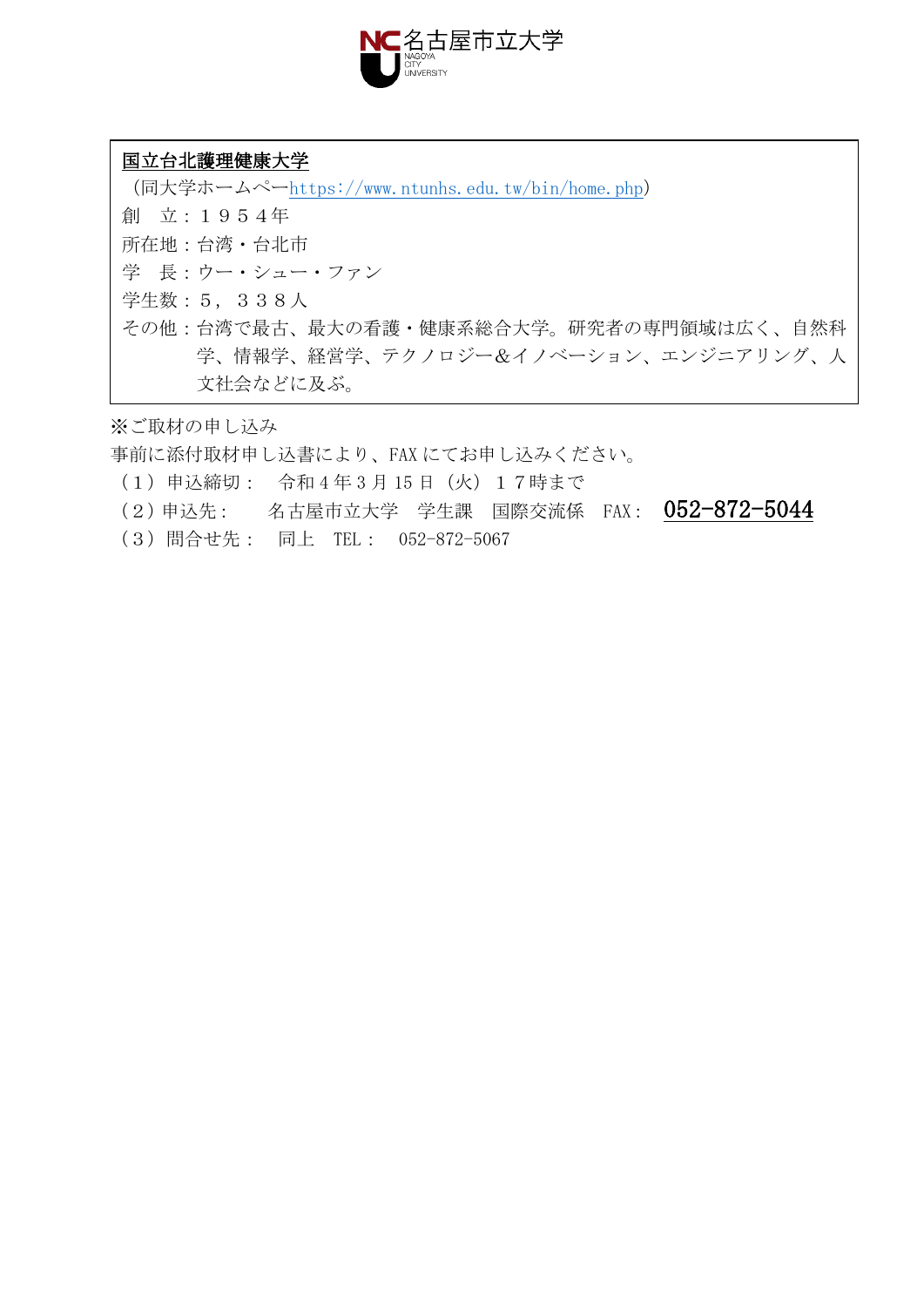

あて先:公立大学法人名古屋市立大学 学生課 行

FAX: 052-872-5044

日付:令和4年3月 日

### 「国立台北護理健康大学との交流協定締結式」

## 取材申込書

貴社名

連絡先(※当日連絡がとれるもの)

※当日取材される(予定でも可)方の氏名と、該当する箇所に○印をご記入くださ い。

|       | 取材者 氏名 (ふりがな) |  |
|-------|---------------|--|
| $1$ . | 記者            |  |
|       | カメラ           |  |
|       | その他           |  |
| $2$ . | 記者            |  |
|       | カメラ           |  |
|       | その他           |  |
| 3.    | 記者            |  |
|       | カメラ           |  |
|       | その他           |  |
| 備考    |               |  |
|       |               |  |
|       |               |  |